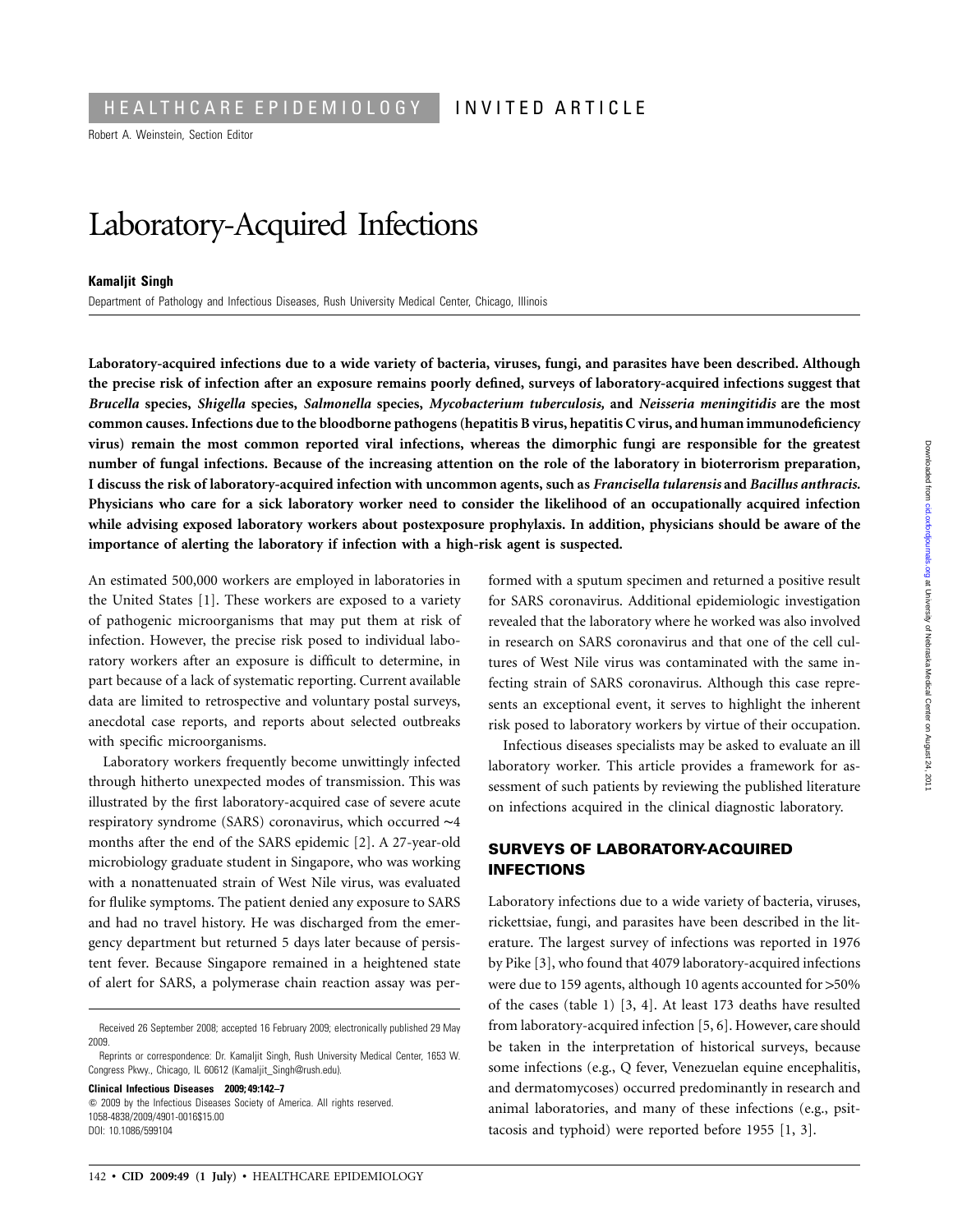|  | Table 1. Ten most frequently reported laboratory-associated in- |
|--|-----------------------------------------------------------------|
|  | fections worldwide.                                             |

| Disease                           | No. of<br>cases | No. of<br>deaths |
|-----------------------------------|-----------------|------------------|
| <b>Brucellosis</b>                | 426             | 5                |
| $O$ fever                         | 280             | 1                |
| <b>Hepatitis</b>                  | 268             | 3                |
| Typhoid fever                     | 258             | 20               |
| Tularemia                         | 225             | $\overline{2}$   |
| Tuberculosis                      | 194             | 4                |
| Dermatomycoses                    | 162             | ∩                |
| Venezuelan equine<br>encephalitis | 146             |                  |
| Psittacosis                       | 116             | 10               |
| Coccidioidomycosis                | 93              | 2                |

**NOTE.** Data are for the years 1976 [3] and 1978 [4].

Surveys of diagnostic laboratory workers in the United Kingdom conducted since 1971 have reported that tuberculosis and enteric infections (especially shigellosis) were the most common laboratory-acquired infections [7, 8]. A follow-up survey of UK laboratories from 1994–1995 reported that gastrointestinal infections predominated, particularly shigellosis [9]. Similar results were obtained from a survey of clinical microbiology laboratories in Utah from the period 1978–1992, with shigellosis reported to be the most common laboratory-acquired infection [10]. These results suggest a shift in the pattern of laboratoryacquired infections, with enteric infections predominating. However, no denominator data have been provided that would help determine the actual risk or incidence of infection for laboratory workers.

In a 2002–2004 survey of clinical laboratory directors who participate in ClinMicroNet, an online forum sponsored by the American Society of Microbiology, 33% of laboratories reported the occurrence of at least 1 laboratory-associated infection (table 2) [11]. The 3 most common laboratory-acquired infections were shigellosis, brucellosis, and salmonellosis. In contrast, the highest incidences of infection were associated with *Brucella* species (641 cases per 100,000 laboratory technologists, compared with 0.08 cases per 100,000 persons in the general population) and *Neisseria meningitidis* (25.3 cases per 100,000 laboratory technologists, compared with 0.62 cases per 100,000 persons in the general population).

Of note, the annual number of laboratory-acquired infections has steadily decreased since 1965 [3, 5]. For example, survey results from the United Kingdom from the period 1988– 1989 found an infection incidence of 82.7 cases per 100,000 person-years, compared with an incidence of 16.2 cases per 100,000 person-years during the period 1994–1995 [8, 9]. This finding undoubtedly reflects an improved awareness of the hazards of working with infectious agents and placement of a greater emphasis on laboratory safety, such as through the use of personal protective equipment. In addition, there have been improvements in laboratory design, such as the use of laminarflow biological safety cabinets (BSCs), which provide unidirectional airflow that entraps any aerosolized particles in the airstream and subsequently into air filters [12].

## **SPECIFIC LABORATORY-ACQUIRED INFECTIONS**

## **Bacterial Infections**

Bacteria account for the largest proportion of infections (43%) in diagnostic laboratories, with over 37 different species reported [3]. Below, I highlight common causes of infection that are currently of most concern.

**Brucella** *species.* Brucellosis continues to be the most frequently reported laboratory-associated bacterial infection [13– 19]. In the United States, *Brucella* infection is one of the most common laboratory-acquired infections, accounting for 24% of laboratory-acquired bacterial infections and 11% of deaths due to laboratory infection [20]. Aerosolization is the major source of transmission, but the bacterium can also be transmitted via direct contact. However, in many reported cases, it has not been possible to accurately determine the mechanism for transmission. The disease has also affected janitors and persons who have made brief visits to the laboratory [21]. Person-to-person transmission is rare, although a case of *Brucella* infection transmitted from a laboratory worker to a spouse has been documented, presumably through sexual intercourse [22].

Although no controlled studies have been performed to assess the benefit of postexposure prophylaxis (PEP), it should be considered for laboratory workers who have high-risk exposure to *Brucella* species (e.g., because of direct manipulation

**Table 2. Laboratory-associated infection and relative risk of infection, compared with the risk among the general population.**

| Organism                 | No. of<br>cases of infection | Relative risk<br>of infection |
|--------------------------|------------------------------|-------------------------------|
| Shigella species         | 15                           |                               |
| Brucella species         | 7                            | 8012.5                        |
| Salmonella species       | 6                            | 0.08                          |
| Staphylococcus aureus    |                              |                               |
| All                      | 6                            | <b>NA</b>                     |
| <b>MRSA</b>              | 5                            | NА                            |
| Neisseria meningitidis   | 4                            | 40.8                          |
| Escherichia coli 0157:H7 | 2                            | 8.6                           |
| Coccidioides species     | $\mathcal{P}$                | 11                            |
| Clostridium difficile    |                              | 0.03                          |

**NOTE.** Data are for the years 2002–2004 [11]. MRSA, methicillinresistant *S. aureus.*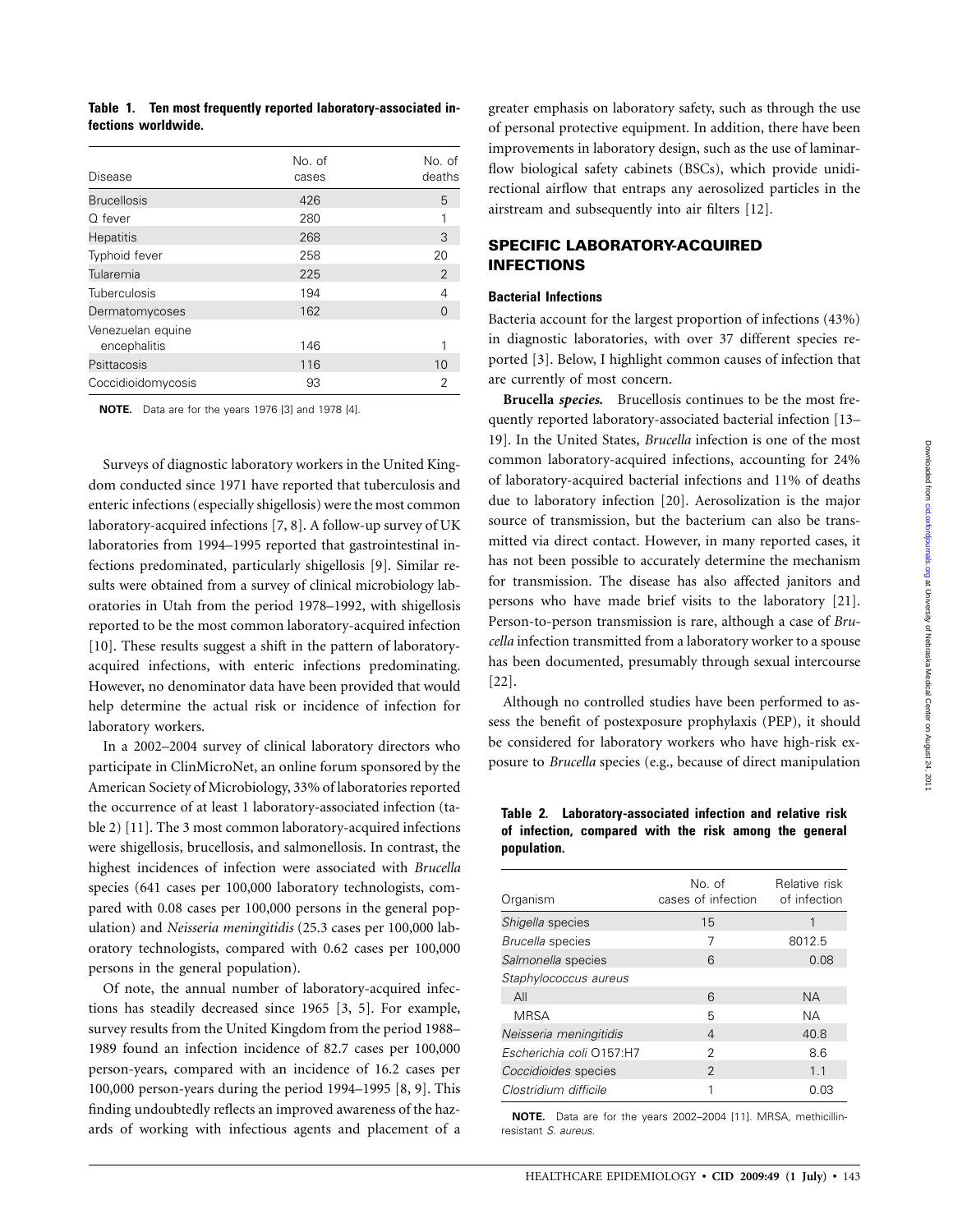of *Brucella* cultures outside of laminar-flow BSCs). Doxycycline (or trimethoprim-sulfamethoxazole for pregnant women) and rifampin have been frequently used for PEP [13, 23]. In a report from Canada, 26 laboratory workers were exposed to *Brucella melitensis,* which had been isolated from a patient from India with a draining chest sinus. Six laboratory workers were offered PEP with doxycycline (100 mg twice daily) and rifampin (600 mg daily) for 3 weeks. Only 1 person declined PEP; 10 weeks after exposure, the technologist developed fever (temperature,  $\leq 40^{\circ}$ C), and 2 sets of blood cultures confirmed brucellosis. None of the other laboratory workers developed infection or evidence of seroconversion. Follow-up serologic tests should be performed for all exposed individuals, probably every fortnight for the first 3 months, then every month for an additional 6–9 months [13, 18].

**N. meningitidis.** Sejvar et al. [24] examined the risk of laboratory-acquired *N. meningitidis* infection using postings on listservs, to obtain reports of laboratory-acquired meningococcal disease occurring worldwide during the period 1985– 2001. Sixteen cases of probable laboratory-acquired meningococcal disease were identified, including 6 cases in the United States. Nine cases (56%) were due to serogroup B, and 7 (44%) were due to serogroup C. Overall, 8 cases (50%) were fatal. All cases occurred among clinical microbiologists and were likely due to exposure to aerosols containing *N. meningitidis.* The calculated attack rate was 13 cases per 100,000 microbiologists, compared with an attack rate of 0.3 cases per 100,000 persons among the general population. The results of this analysis suggest that laboratory-acquired meningococcal disease represents a significant occupational hazard to clinical microbiologists.

Although primary prevention of laboratory-acquired meningococcal disease should focus on appropriate handling and manipulation of cultures in a laminar-flow BSC, all laboratory microbiologists should be offered the tetravalent vaccine [25]. It will decrease—but not eliminate—the risk of infection, because it is less than 100% effective and does not provide protection against serogroup B [26]. Microbiologists who inadvertently manipulate invasive *N. meningitidis* isolates on an open bench-top in a manner that could result in aerosolization should consider PEP with either a single 500-mg dose of ciprofloxacin or 600 mg of rifampin given twice daily for 2 days [24].

**Mycobacterium tuberculosis.** Early surveys of laboratoryacquired tuberculosis found an incidence of tuberculosis among laboratory personnel 3–9 times greater than that in the general population [7, 27]. However, unless there is some accident to which the infection can be traced, it is difficult to state with certainty that tuberculosis was laboratory acquired, because of the potential for exposure outside of the workplace and the long incubation period before symptomatic disease develops.

*M. tuberculosis* can be isolated from a variety of clinical spec-

imens, and manipulation of specimens or cultures that generate aerosols is the most important risk factor for acquiring tuberculosis in the laboratory. The high infectivity of *M. tuberculosis* is related to the low infective dose for humans (50% infective dose,  $<$ 10 bacilli) [28]. The use of laminar-flow BSCs for aerosol-generating manipulations with biosafety level ≥2 practices and fit-tested respirators with N-95 rating should be routinely used [12, 29]. Laboratory personnel should undergo an annual Mantoux purified protein derivative skin test or an interferon- $\gamma$  release assay to demonstrate conversion. Persons with positive test results should be evaluated for active tuberculosis by chest radiography. In the event of accidental exposure, laboratory workers should be tested 3 and 6 months after the accident, and persons with new conversion should be offered prophylaxis [29].

**Francisella tularensis.** *F. tularensis* is a fastidious, gramnegative coccobacillus that is infrequently encountered in the clinical microbiology laboratory, but it has gained increased importance because of its possible use as a bioterrorism agent [30]. The greatest hazard to laboratory workers is from exposure to infectious aerosols from manipulation of cultures. Clinicians should be aware that, although patients with tularemia, brucellosis, or endemic mycoses do not pose a communicable disease risk to health care workers, specimens obtained from these patients pose a significant threat to laboratory workers.

Shapiro et al. [31] described 12 laboratory workers who were exposed to *F. tularensis* after clinicians failed to notify the laboratory about a suspected case of pneumonic tularemia in a 43-year-old man who eventually died. Blood cultures, sputum cultures, and autopsy pleural fluid were all positive for gramnegative coccobacilli, which failed to grow on sheep blood agar and MacConkey agar and were initially misidentified as *Haemophilus* species. Eleven laboratory workers and 2 autopsy personnel with high-risk exposure to *F. tularensis* received PEP with doxycycline (100 mg twice daily for 14 days), with no resulting infections. To minimize the risk of exposure of laboratory workers, any suspicion about infection with a high-risk pathogen should be immediately communicated to the laboratory. This practice not only protects the staff but also benefits the patient, because a faster and more directed laboratory evaluation can be initiated.

**Bacillus anthracis.** Before the 2001 outbreak of bioterrorism-related anthrax in the United States, anthrax was an uncommon illness in the United States [32]. In March 2002, the Centers for Disease Control and Prevention were alerted about a laboratory worker who had received a diagnosis of cutaneous anthrax [33]. One day after he had cut himself over the right jaw while shaving, the patient assisted a coworker in moving vials of *B. anthracis* from the laminar-flow BSC in the main laboratory to a freezer. The patient had handled the vials with-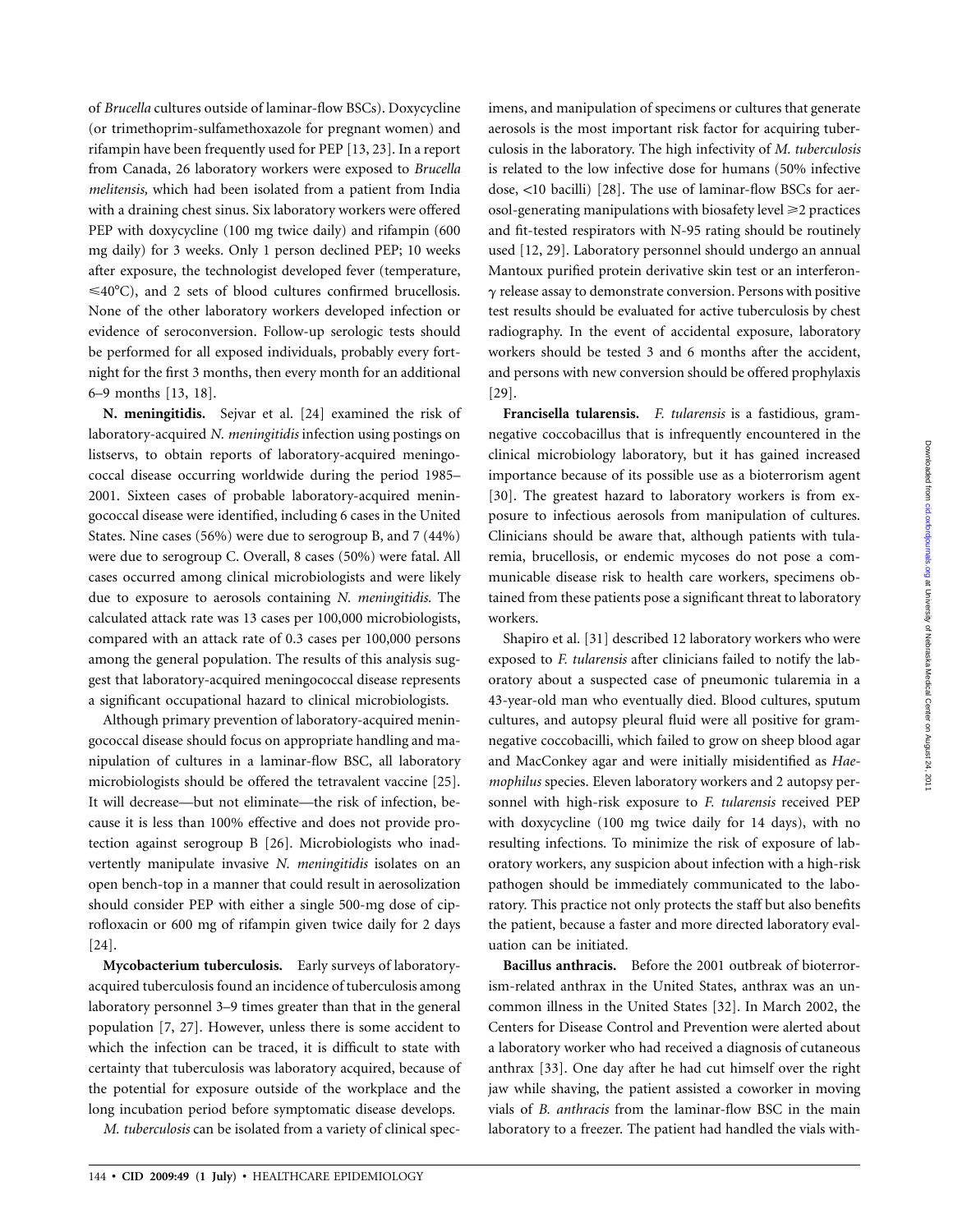| Parasite                     | No. of cases<br>$(n = 313)$ |
|------------------------------|-----------------------------|
| Blood and tissue protozoa    |                             |
| Trypanasoma cruzi            | 65                          |
| Toxoplasma gondii            | 75                          |
| Plasmodium species           | 52                          |
| Leishmania species           | 16                          |
| Trypanosoma brucei           | 6                           |
| Trypanosoma species          | 17                          |
| Leukocytozoon species        | 1                           |
| Intestinal protozoa          |                             |
| Cryptosporidium parvum       | 16                          |
| Isospora belli               | 8                           |
| Giardia lamblia              | 4                           |
| Entamoeba histolytica        | 23                          |
| Helminths                    |                             |
| Schistosoma species          | 9                           |
| <i>Strongyloides</i> species | 6                           |
| Ancyclostoma species         | 1                           |
| Ascaris lumbricoides         | 8                           |
| Enterobius vermicularis      | 1                           |
| Fasciola hepatica            | 2                           |
| Sarcocystis species          | 1                           |
| Hookworm                     | $\overline{2}$              |

**NOTE.** Data are for the years 1976 [3] and 2001 [45].

out gloves but washed his hands with soap and water. Over the next 3 days, the cut over the laboratory worker's jaw increased in size, and he developed low-grade fever, cervical lymphadenopathy, and cellulitis around the scab. Cultures of specimens from beneath the scab were positive for *B. anthracis,* and the patient was treated with intravenous ciprofloxacin and doxycycline and discharged while receiving ciprofloxacin.

Epidemiologic investigation of this case revealed that the tops of the vials tested positive for *B. anthracis.* Although all specimen processing surfaces were decontaminated with 10% bleach solution, storage vials were sprayed with 70% isopropyl, because bleach caused labels to become dislodged. This case brings the number of cases of bioterrorism-related anthrax identified since 3 October 2001 to 23 and is the first laboratory-acquired case of bioterrorism-related anthrax.

*Enteric pathogens.* Salmonellosis is one of the most common reported infections in published surveys [3, 5, 6, 8, 11]. Blaser et al. [34] reported 32 cases of laboratory-acquired typhoid fever in the United States over a 42-month period from 1977 to 1980, representing 11.2% of the sporadic cases of typhoid fever reported in the United States. Of particular concern was that a number of cases occurred in individuals who had not directly worked in the microbiology laboratory, including cases in 2 family members of a microbiologist who worked with *Salmonella* culture, 1 of which proved to be fatal. In fact, ty-

phoid fever has accounted for more reported fatalities than any other laboratory-acquired infection [5]. Of note, many earlier reported cases of typhoid fever were associated with mouth pipetting and handling of proficiency test strains—practices which are now avoided [1, 35, 36].

In recent surveys, *Shigella* species was the most frequently identified agent of laboratory-acquired infection [9–11]. One explanation for the large number of reported cases of laboratory-acquired shigellosis is that *Shigella* species are more virulent and require a much lower inoculum to cause illness. However, it is also probably true that microbiology laboratory staff who develop diarrhea are more likely to attempt to establish a cause for their illness, compared with the general population. A number of other enteric pathogens have also been identified as less common causes of laboratory-acquired infection, including *Clostridium difficile* and *Escherichia coli* O157:H7 [11, 37].

## **Viral Infections**

Viral agents transmitted through blood and bodily fluids cause most of the laboratory-acquired infections in diagnostic laboratories and among health care workers [1]. Although the viral hemorrhagic fevers incite the most fear and dominate the imagination of the media and public, the viruses responsible are rare causes of laboratory infection [3, 4]. However, there is always the possibility that an agent not previously seen may be encountered. This occurred in 1967, when 31 workers were infected while handling tissue specimens from African green monkeys, with 7 deaths resulting [38]. The causative agent was named Marburg virus, after the town in Germany where most cases occurred.

Of the common blood-associated viruses, hepatitis B virus (HBV) is the most common cause of laboratory-acquired infection [1]. The incidence of HBV infection among all health care workers in the United States is estimated to be 3.5–4.6 infections per 1000 workers, which is 2–4 times than the level for the general population [39]. It is encouraging that, in the 2 most recent surveys of laboratory-acquired infections in the United Kingdom, there were no reported cases of HBV infection among laboratory workers [8, 9]. This finding is probably related to the use of universal precautions when handling blood specimens, improvements in needleless devices, and the availability of immunization.

Because hepatitis B is a vaccine-preventable disease, all laboratory workers should be offered the hepatitis B vaccine without charge. Nonimmunized laboratory workers who have percutaneous, ocular, or mucous membrane exposure to contaminated blood should receive PEP with hepatitis B immunoglobulin and vaccine [39].

During 2005–2006, there were 802 confirmed cases of acute hepatitis C reported to the Centers for Disease Control and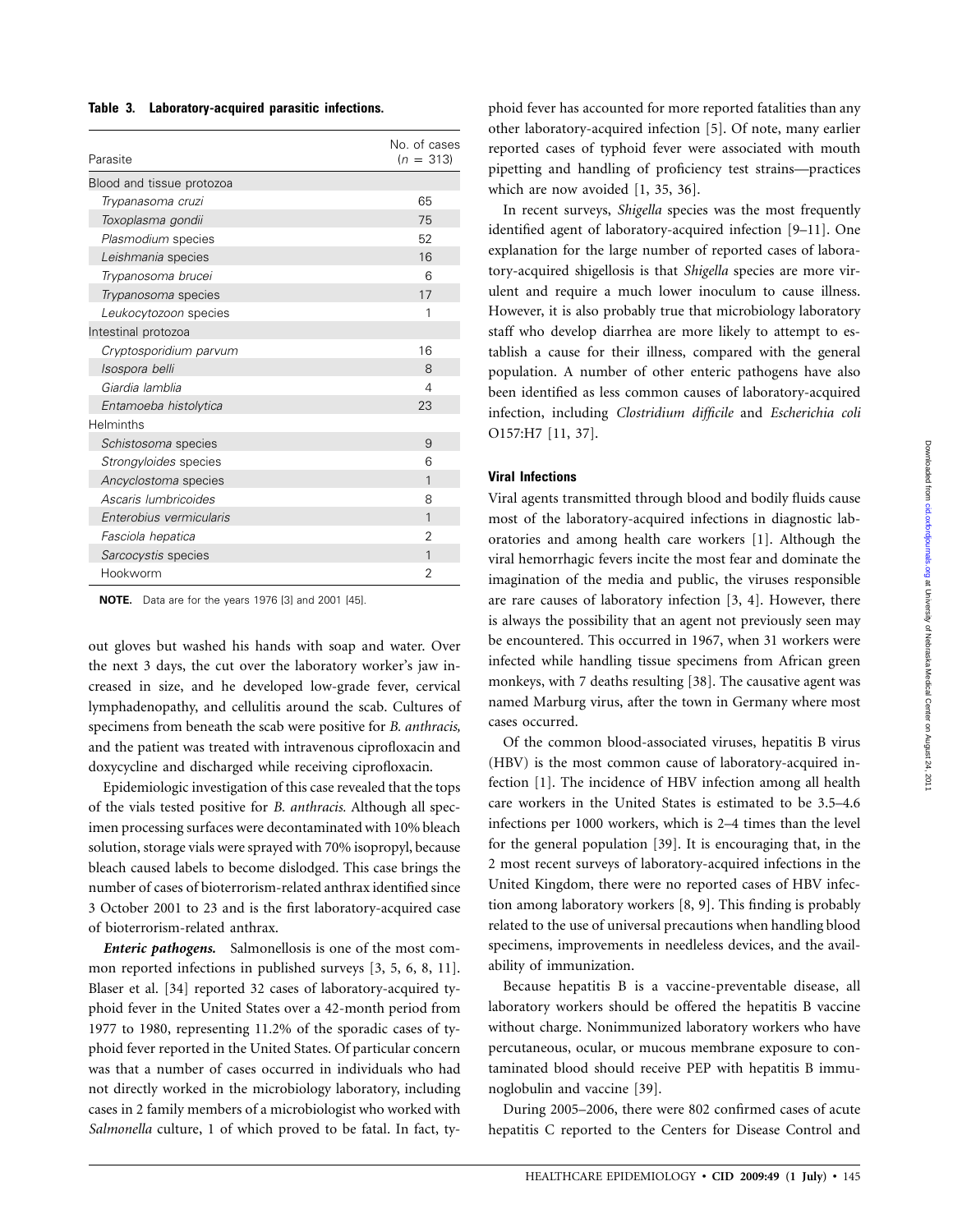Prevention, with 5 occupational exposures (1.5%) to blood [40]. However, there are few data on the incidence of hepatitis C among laboratory workers, and only single case reports in surveys have been performed in the United States and the United Kingdom [8–10].

Human immunodeficiency virus (HIV) infection associated with exposure to contaminated blood or body fluids probably causes the greatest concern. The risk of HIV transmission after a percutaneous exposure to HIV-infected blood has been estimated to be ∼0.3%, and the risk has been estimated to be ∼0.09% after exposure to a mucous membrane [41, 42]. Data on occupational transmission of HIV from the period 1981– 1992 revealed a total of 32 health care workers in the United States with occupationally acquired HIV infection; 25% of these health care workers were laboratory workers [43]. In the event of laboratory-based exposure from a source person with HIV infection, or if information suggests the likelihood that the source person is HIV infected, immediate referral to employee health for HIV PEP should be sought [44].

## **Fungi**

The dimorphic fungi *Blastomyces dermatitidis, Coccidioides immitis,* and *Histoplasma caspsulatum* are responsible for the majority of laboratory-acquired fungal infections in the United States (table 1) [1, 3, 4]. Although cutaneous infections due to accidental inoculation are documented, most laboratory-acquired infections are caused by inhalation of infectious conidia from the mold form, resulting in pulmonary infection. The mere lifting of a culture plate lid often suffices to cause the release of large numbers of conidia, and should a sporulating culture be dropped, millions of conidia would be dispersed.

The risk of infection in the mycology laboratory probably is low, because handling of specimens is done in laminar-flow BSCs, and culture plates are secured with shrink seal to prevent accidental opening. However, a greater risk of infection is likely on the aerobic culture bench, because colonies of *B. dermatitidis* and *C. immitis* can grow on routine media and may be visible within 2–3 days. It cannot be overemphasized that clinicians who suspect a dimorphic fungal infection should immediately alert the microbiology laboratory.

#### **Parasites**

Laboratory-acquired parasitic infections are uncommon in the diagnostic microbiology laboratory [1, 3, 6]. Approximately 313 cases of laboratory-acquired infection, with a variety of blood and intestinal protozoa, have been reported (table 3) [3, 45]. Most of these cases occurred in research and reference laboratories. Readers are referred to the review by Herwaldt [45].

Fifty-two cases of malaria among laboratory workers and health care workers have been reported, with 34 cases reviewed by Herwaldt [45]; 10 cases were due to *Plasmodium cynomolgi,*

9 cases were due to *Plasmodium vivax,* and 15 cases were due to *Plasmodium falciparum* [3, 45]. Most of the cases of *P. vivax* and *P. falciparum* infection occurred among health care workers and laboratory workers rather than among researchers and resulted from needlestick injuries that occurred while obtaining blood or preparing blood smears from patients [45]. Infection due to intestinal protozoa are uncommon in clinical diagnostic laboratories [45]. One case of giardiasis was reported in a clinical laboratory technologist who processed specimens, many of which were in leaky containers. One case of *Isospora belli* infection occurred in a technologist who examined numerous stool specimens from a patient infected with *I. belli.*

## **CONCLUSIONS**

Laboratory-acquired infection represents an occupational hazard unique to laboratory workers, especially those in the microbiology laboratory. Exposures may occur inadvertently, may not even be recalled, or may result from lapses in technique leading to accidental inoculation. However, not every exposure results in infection. A risk assessment for infection based on the host's immune system, mechanism of the exposure, infectious dose of the exposure, virulence of the agent, use of personal protective equipment, and immunization status needs to be performed. The accurate quantification of such risk is unfortunately difficult, because there is no systematic reporting system that monitors the number of laboratory-related exposures and infections. The Centers for Disease Control and Prevention has recently convened a committee to address these issues that will, I hope, provide evidence-based guidelines on exposure risk and use of PEP.

#### **Acknowledgments**

Potential conflicts of interest. K.S. has served on the speakers' bureau for Wyeth.

#### **References**

- 1. Sewell DL. Laboratory associated infections and biosafety. Clin Microbiol Rev **1995**; 8:389–405.
- 2. Lim PL, Kurup A, Gopalakrishna G, et al. Laboratory-acquired severe acute respiratory syndrome. N Engl J Med **2004**; 350:1740–5.
- 3. Pike RM. Laboratory-associated infections: summary and analysis of 3921 cases. Health Lab Sci **1976**; 13:105–14.
- 4. Pike RM. Past and present hazards of working with infectious agents. Arch Pathol Lab Med **1978**; 102:333–6.
- 5. Pike RM. Laboratory-associated infections: incidence, fatalities, causes and prevention. Annu Rev Microbiol **1979**; 33:41–66.
- 6. Pike RM, Sulkin SE, Schulze ML. Continuing importance of laboratoryacquired infections. Am J Public Health Nations Health **1965**; 55:190–9.
- 7. Harrington JM, Shannon HS. Incidence of tuberculosis, hepatitis, brucellosis and shigellosis in British medical laboratory workers. Br Med J **1976**; 1:759–62.
- 8. Grist NR, Emslie JAN. Infections in British clinical laboratories, 1988–1989. J Clin Pathol **1991**; 44:667–9.
- 9. Walker D, Campbell D. A survey of infections in United Kingdom laboratories, 1994–1995. J Clin Pathol **1999**; 52:415–8.